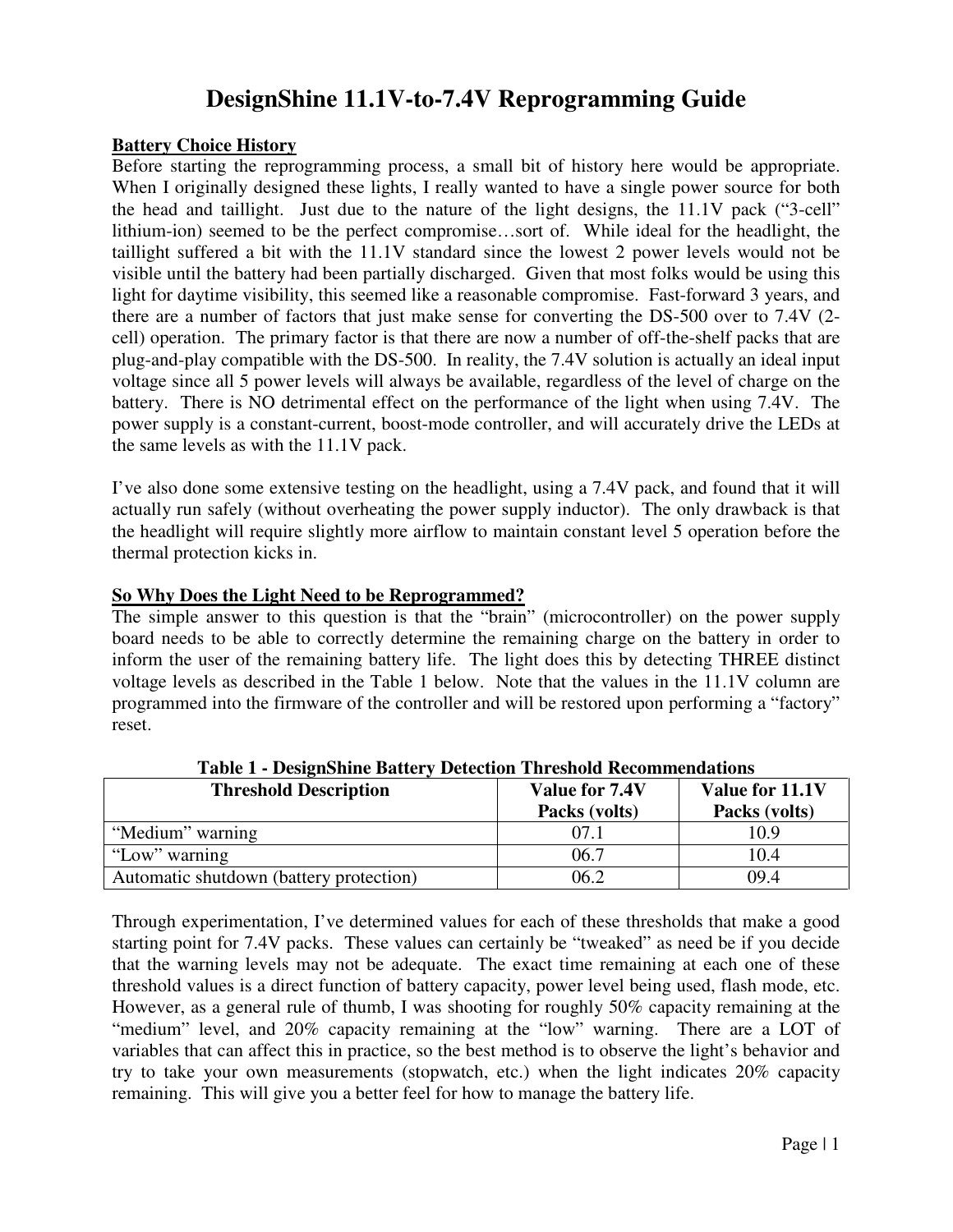# **How do I Actually Reprogram the Board for 7.4V Operation?**

OK, now for the real reason you're here. Let's get down to it…

Grab the light and battery pack (preferably a 7.4V pack, but the 11.1V works fine as well) and follow this process:

FYI - Bail out procedure. If you ever get lost in the process or feel like you made a mistake, just unplug the battery and start over.

## **1. Put the light into Programming mode.**

**Step 1:** Hold down the power button WHILE connecting the battery. The light will now be ON at a fairly dim level.

## **2. Move to Menu Item #6 (shutdown menu)**

**Step 1:** Click SIX times. You want to do this fairly *slowly and deliberately* so that you always have time to observe the "acknowledge" flash after each click. After each acknowledge flash, the light will be OFF.

**Step 2:** Press-and-hold till the light flashes and goes dim again. You have now successfully entered menu #6.

**Step 3:** Press-and-hold until the light flashes once and goes dim again. You have now defined the behavior of the light once the cutoff voltage is reached. In this case you just selected "option 0," or, "Turn-off" (i.e. the light will flash 8 times and shut down automatically to protect the battery at this voltage level).

**TIP:** Now it's time to enter the THREE digits that define the threshold voltage. Notice from Table-1 that the leading zeroes are NOT an accident. You must explicitly enter the number in the format  $XY.Z$  where X is the tens value, Y is the ones value, and Z is the tenths value.

**Step 4:** Enter the "X" value of 0. This is a "zero-click" operation, so to ENTER the value, simply press-and-hold till the light flashes and goes dim again.

**Step 5:** Enter the "Y" value of 6. Click SIX times, making sure that you wait long enough between clicks to observe the acknowledge flash.

**Step 6:** Press-and-hold until the light flashes and goes dim, you have now entered the "Y" value.

**Step 7:** Enter the "Z" value of 2. Click TWICE, then press-and-hold to enter. The light will flash twice and re-enter programming mode by going dim.

Menu #6 was unique in that there was the extra step of determining the behavior of the light when the shutdown threshold was reached. The "low" and "medium" thresholds, however, only involve entering the new numeric value via a similar process on the next page.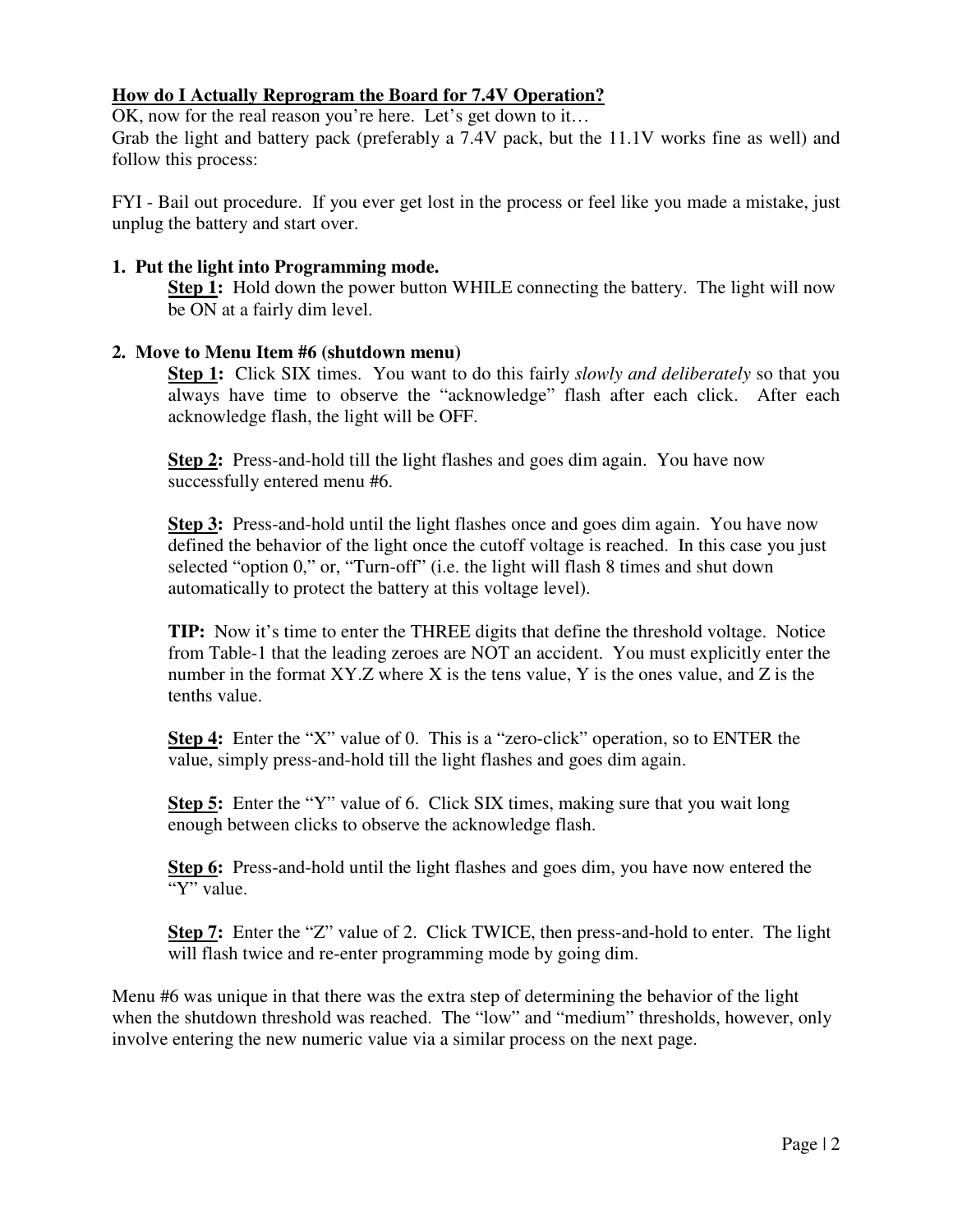## **3. Move to Menu Item #7 (LOW voltage warning menu)**

**Step 1:** Click SEVEN times, waiting for "acknowledge" flash after each click. Pressand-hold to ENTER menu #7. The light should be ON.

Enter the value "06.7" one digit at a time…

**Step 2:** Enter the "X" value of 0. This is a "zero-click" operation, so to ENTER the value, simply press-and-hold till the light flashes and goes dim again.

**Step 3:** Enter the "Y" value of 6. Click SIX times, making sure that you wait long enough between clicks to observe the acknowledge flash.

**Step 4:** Press-and-hold until the light flashes and goes dim, you have now entered the "Y" value.

**Step 5:** Enter the "Z" value of 7. Click SEVEN times, then press-and-hold to enter. The light will flash twice and re-enter programming mode by going dim.

## **4. Move to Menu Item #8 (MEDIUM voltage warning menu)**

**Step 1:** Click EIGHT times, waiting for "acknowledge" flash after each click. Pressand-hold to ENTER menu #8. The light should be ON.

Enter the value "07.1" one digit at a time.

**Step 2:** Enter the "X" value of 0. This is a "zero-click" operation, so to ENTER the value, simply press-and-hold till the light flashes and goes dim again.

**Step 3:** Enter the "Y" value of 7. Click SEVEN times, making sure that you wait long enough between clicks to observe the acknowledge flash.

**Step 4:** Press-and-hold until the light flashes and goes dim, you have now entered the "Y" value.

**Step 5:** Enter the "Z" value of 1. Click ONE time, then press-and-hold to enter. The light will flash twice and re-enter programming mode by going dim.

### **5. Exit Programming Mode**

Press and hold till the light flashes twice and goes OFF, or simply disconnect the battery. Congratulations! You're done.

Tweaking example: Let's say that you've determined you'd like to have a little more LOW battery warning time. In that case, you would go back to programming mode, enter menu #7 and adjust the threshold level UP by  $1/10^{th}$  of a volt (i.e. change from 06.7 to 06.8). Similarly if you want to decrease the warning time, drop to 06.6.